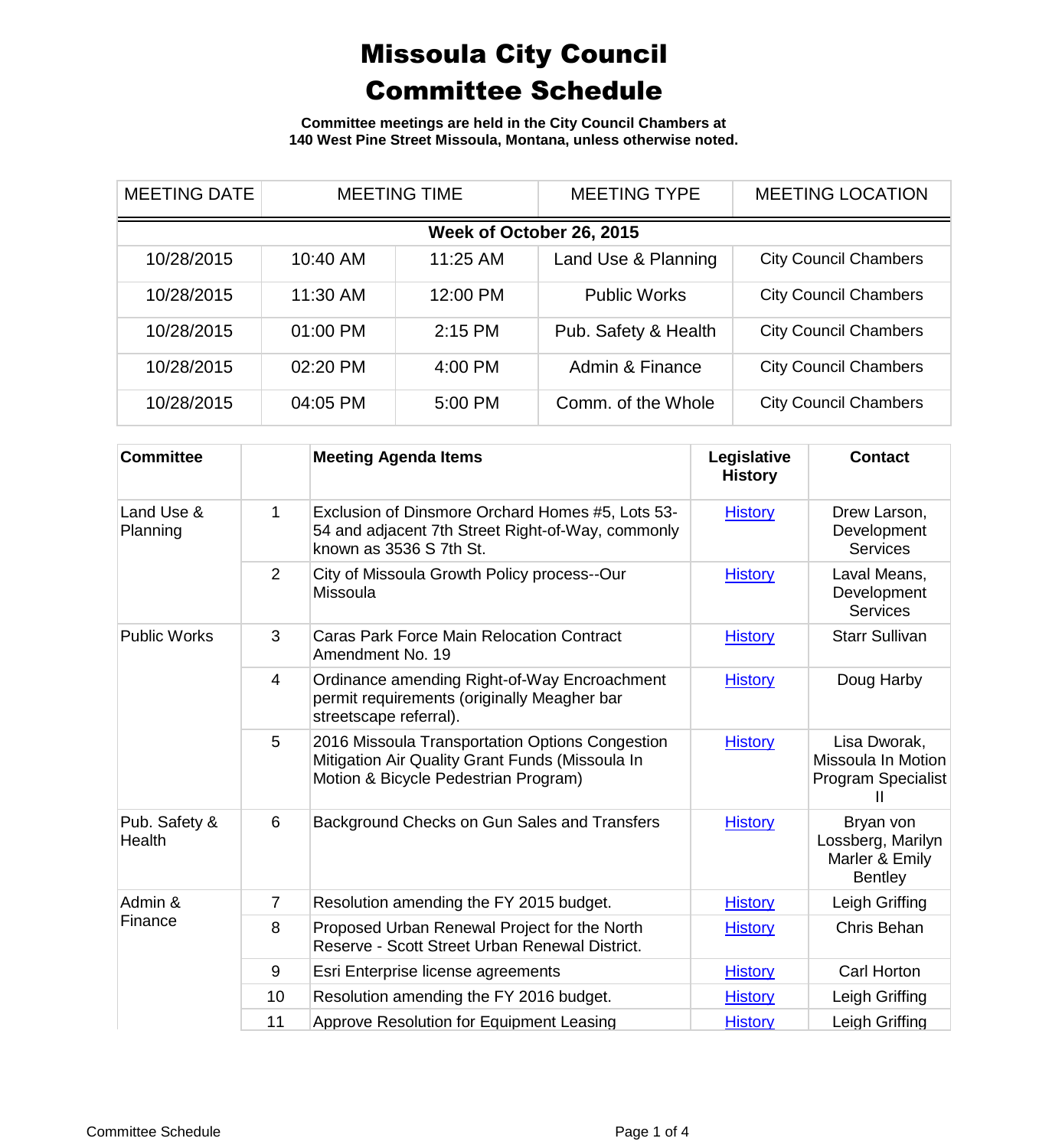**Committee meetings are held in the City Council Chambers at 140 West Pine Street Missoula, Montana, unless otherwise noted.**

|                       | 12 <sup>°</sup><br>13<br>14<br>15 | Agreement                                                                                                                   |                |                                                                              |
|-----------------------|-----------------------------------|-----------------------------------------------------------------------------------------------------------------------------|----------------|------------------------------------------------------------------------------|
|                       |                                   | Percent for Art Program contribution increase and<br>clarification of the Public Art Committee board<br>appointment process | <b>History</b> | Marilyn Marler                                                               |
|                       |                                   | 2016 Wastewater Treatment Plant Sewer Rate<br>Increase                                                                      | <b>History</b> | John Wilson                                                                  |
|                       |                                   | Agreement with Missoula Cultural Council                                                                                    | <b>History</b> | Dale Bickel                                                                  |
| Comm. of the<br>Whole |                                   | <b>Mountain Water Acquisition Update</b>                                                                                    | <b>History</b> | Bryan von<br>Lossberg                                                        |
|                       | 16                                | Indigenous Peoples' Day                                                                                                     | <b>History</b> | Marilyn Marler,<br><b>Patrick Weasel</b><br><b>Head and Mike</b><br>O'Herron |

*The following items have been referred to City Council committees, but the committees will not discuss them in the coming week:*

| <b>Committee</b>      |                 | <b>Held Meeting Agenda Items</b>                                                                                                                                                       | Legislative<br><b>History</b> | <b>Contact</b>       |
|-----------------------|-----------------|----------------------------------------------------------------------------------------------------------------------------------------------------------------------------------------|-------------------------------|----------------------|
| Admin &               | 1               | Journal vouchers                                                                                                                                                                       | <b>History</b>                | Leigh Griffing       |
| Finance               | $\overline{2}$  | Budget transfers.                                                                                                                                                                      | <b>History</b>                | Leigh Griffing       |
|                       | 3               | Contract for the HOME Investment Partnership<br>Program                                                                                                                                | <b>History</b>                | Nancy Harte          |
|                       | $\overline{4}$  | Pooled special sidewalk, curb, gutter and alley<br>approach bonds (approximately \$542,000), Series<br>2015.                                                                           | <b>History</b>                | Leigh Griffing       |
|                       | 5               | <b>Reimbursement Resolution</b>                                                                                                                                                        | <b>History</b>                | Leigh Griffing       |
|                       | 6               | Jail Diversion Master Plan update                                                                                                                                                      | <b>History</b>                | <b>Emily Bentley</b> |
|                       | $\overline{7}$  | FY2016 Capital Improvement Program Budget                                                                                                                                              | <b>History</b>                | Leigh Griffing       |
| Parks &               | 8               | Council appointment to the Energy & Climate Team                                                                                                                                       | <b>History</b>                | Kelly Elam           |
| Conservation          | 9               | Urban Forest Management Plan Update                                                                                                                                                    | <b>History</b>                | Chris Boza           |
| Comm. of the<br>Whole | 10 <sup>°</sup> | Update from Missoula Economic Partnership, Jen<br>Ewan                                                                                                                                 | <b>History</b>                | Marilyn Marler       |
|                       | 11              | Updates from Council representatives on the Health<br>Board, Community Forum, Transportation Policy<br>Coordinating Committee, other boards and<br>commissions as necessary. (Ongoing) | <b>History</b>                | Marilyn Marler       |
|                       | 12              | Update from Missoula Economic Partnership                                                                                                                                              | <b>History</b>                | Marilyn Marler       |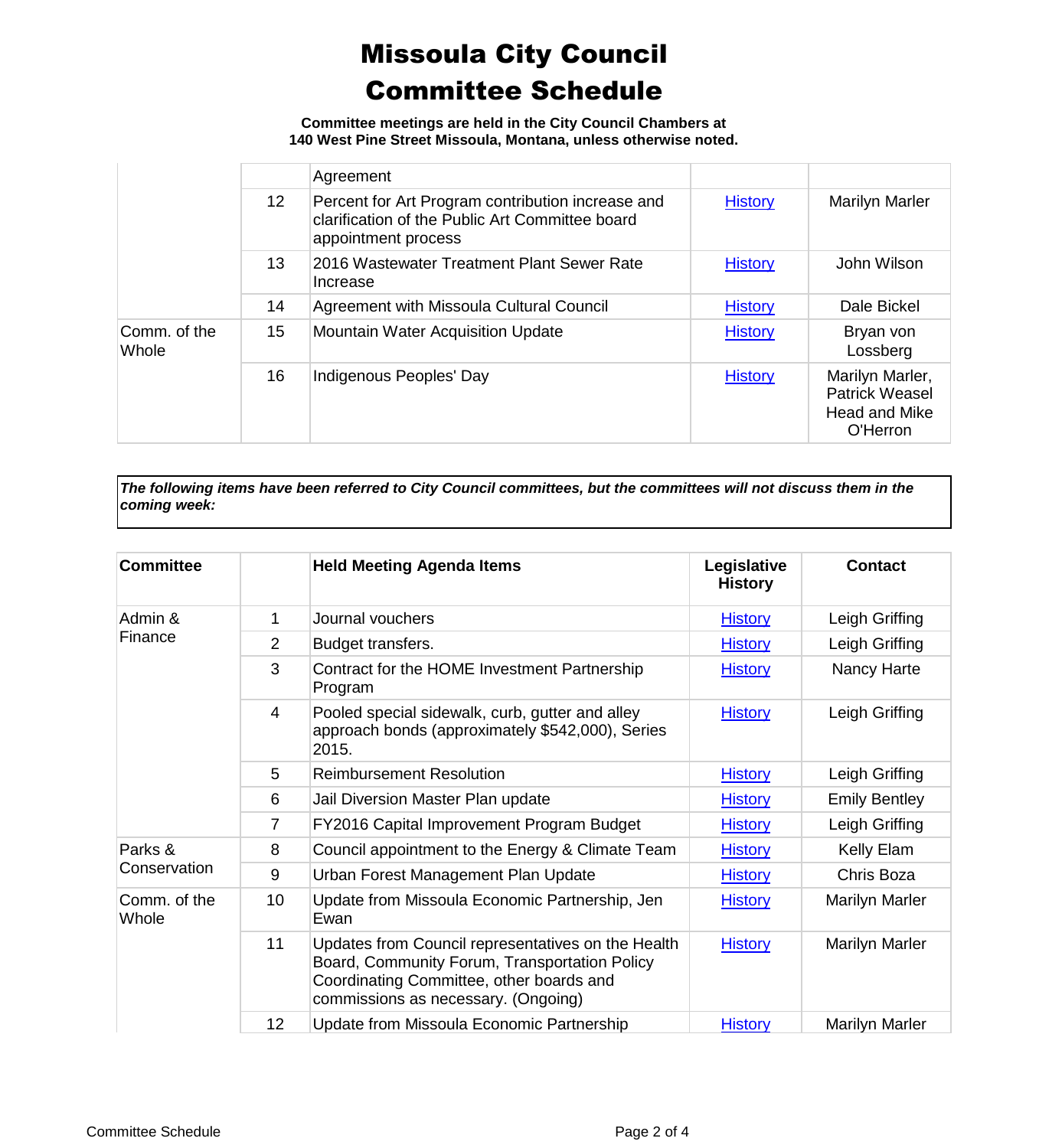**Committee meetings are held in the City Council Chambers at 140 West Pine Street Missoula, Montana, unless otherwise noted.**

|                        |    | President/CEO James Grunke                                                                                                           |                |                                      |
|------------------------|----|--------------------------------------------------------------------------------------------------------------------------------------|----------------|--------------------------------------|
|                        | 13 | <b>Broadband RFP</b>                                                                                                                 | <b>History</b> | Bryan von Lossberg                   |
|                        | 14 | Bi-annual meeting with the Chamber of Commerce                                                                                       | <b>History</b> | <b>Marilyn Marler</b>                |
|                        | 15 | Community Based Organizations in the Budget<br><b>Process</b>                                                                        | <b>History</b> | <b>Marilyn Marler</b>                |
|                        | 16 | Review membership in Alliance for Innovation                                                                                         | <b>History</b> | Marty Rehbein, City<br><b>Clerk</b>  |
|                        | 17 | Missoula Downtown Master Plan Implementation<br><b>Committee Update</b>                                                              | <b>History</b> | Bryan von Lossberg                   |
| Land Use &<br>Planning | 18 | Annexation, (see separate list at City Clerk's Office<br>for pending annexations) (Ongoing in committee)                             | <b>History</b> | Marty Rehbein                        |
|                        | 19 | Discussion of City planning issues with members of<br>the Planning Board.                                                            | <b>History</b> | Jason Wiener                         |
|                        | 20 | Adopt new floodplain ordinance                                                                                                       | <b>History</b> | Gregg Wood                           |
|                        | 21 | Adopt broadband standards for the City of Missoula                                                                                   | <b>History</b> | Brian von Lossberg                   |
|                        | 22 | Conditional Use request for 1610 Russell St.                                                                                         | <b>History</b> | <b>Ben Brewer</b>                    |
|                        | 23 | Council appointment to the Planning Board                                                                                            | <b>History</b> | Kelly Elam                           |
| Pub. Safety &          | 24 | <b>Review Fireworks Ban Enforcement</b>                                                                                              | <b>History</b> |                                      |
| Health                 | 25 | Fire Department update.                                                                                                              | <b>History</b> | Jason Diehl                          |
|                        | 26 | Safety aspects of management of the urban deer<br>population in the city of Missoula.                                                | <b>History</b> | Dick Haines, Jon<br><b>Wilkins</b>   |
|                        | 27 | Discussion with Crime Victim Advocate Office.                                                                                        | <b>History</b> | Jon Wilkins                          |
|                        | 28 | Air quality issues related to railroad operations in<br>and through Missoula.                                                        | <b>History</b> | Dave Strohmaier                      |
|                        | 29 | Review referrals held in committee for removal                                                                                       | <b>History</b> | Marty Rehbein                        |
|                        | 30 | Police Department update.                                                                                                            | <b>History</b> | Mike Brady                           |
|                        | 31 | Health Department update.                                                                                                            | <b>History</b> | Ellen Leahy                          |
|                        | 32 | Domestic and sexual violence prevention update                                                                                       | <b>History</b> | <b>Kelly McGuire</b>                 |
|                        | 33 | Update Chapter 10. 20.310 pertaining to electronic<br>device use while operating a vehicle or bicycle (the<br>cell phone ordinance). | <b>History</b> | Jordan Hess                          |
|                        | 34 | Missoula Aging Services, Initiatives and Services -<br>Susan Kohler                                                                  | <b>History</b> | Jon Wilkins                          |
| <b>Public Works</b>    | 35 | Joint Trenching Agreement between utilities and City<br>of Missoula                                                                  | <b>History</b> | Caitlin Copple &<br>Jason Wiener     |
|                        | 36 | Review fence regulations                                                                                                             | <b>History</b> | Jason Wiener                         |
|                        | 37 | Review process for citizen-initiated traffic calming                                                                                 | <b>History</b> | Marilyn Marler,<br>Jordan Hess, Alex |